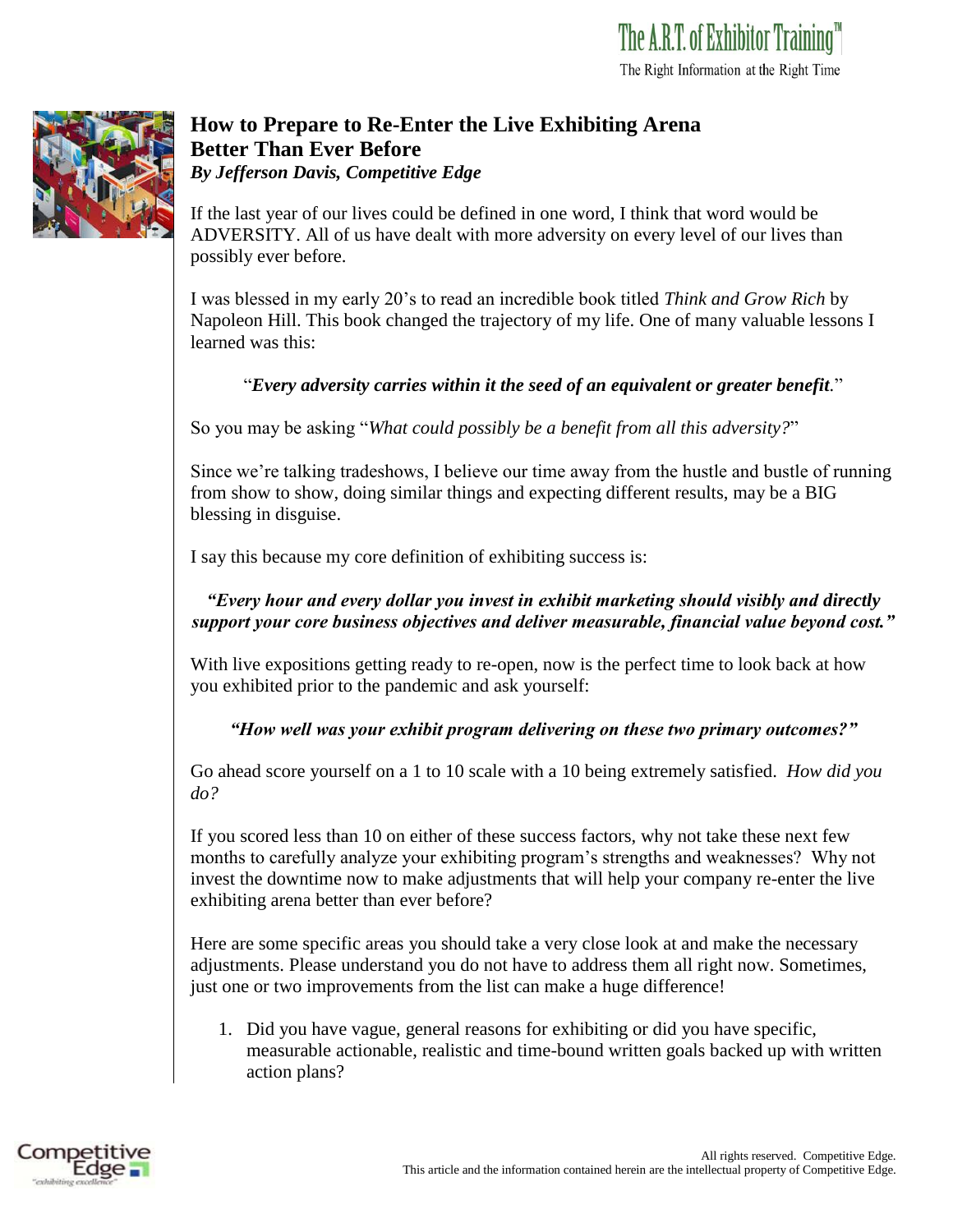- 2. Did your goals address the 3 big areas of exhibiting; marketing, sales, and customer relationship management?
- 3. Did you have an effective cost control system?
- 4. Did you clearly define your ideal visitor profile in terms of the type of people you wanted to attract and interact with in your exhibit or did you just rely on whoever happened to fall in from the aisles?
- 5. If you have multiple products and services, did you carefully analyze which solutions were the best to feature in your exhibit?
- 6. Did you carefully analyze your products and services in terms of the specific customer problems they solve and opportunities they create?
- 7. Did you develop a highly-interactive, in-booth presentation or demonstration that effectively educated visitors about your key features and benefits?
- 8. Did you clearly define what differentiated your products or services?
- 9. Did you develop a crystal clear value proposition to give attendees a compelling reason to visit your exhibit?
- 10. Did you execute a well-designed integrated pre-and at show marketing program to drive qualified traffic?
- 11. Did your exhibit really stand out in the crowd? Did it demand visual attention? Do you quickly answer the primary questions in the mind of an attendee as they walk up and down the aisles?
- 12. Was your exhibit easy to enter, easy to navigate, easy to find what they were looking for?
- 13. Did your in-booth demonstration/presentation integrate multi-sensory visitor engagement (images, words, and touch) to effectively deliver your core messages?
- 14. Did you train your booth staff on how to adapt their behaviors and communication skills for the challenging exhibiting environment?
- 15. Did you set clear and firm lead goals and hold your staff accountable for achievement of these goals?
- 16. Was your lead qualifying process thorough enough to capture high quality sales leads?
- 17. Did you have specific metrics to measure how well you executed your exhibit and where and how your exhibit program delivered financial value?
- 18. Did you have a closed-loop lead management system in place that could effectively track post event actions and conversion of leads?
- 19. Did you have a process to measure exhibiting return on investment?
- 20. Were you able to quickly capture the key lessons from each exhibit to continually make the incremental improvements to improve your exhibiting performance and ROI?

After reading these 20 questions, how are you feeling? Excited or overwhelmed?